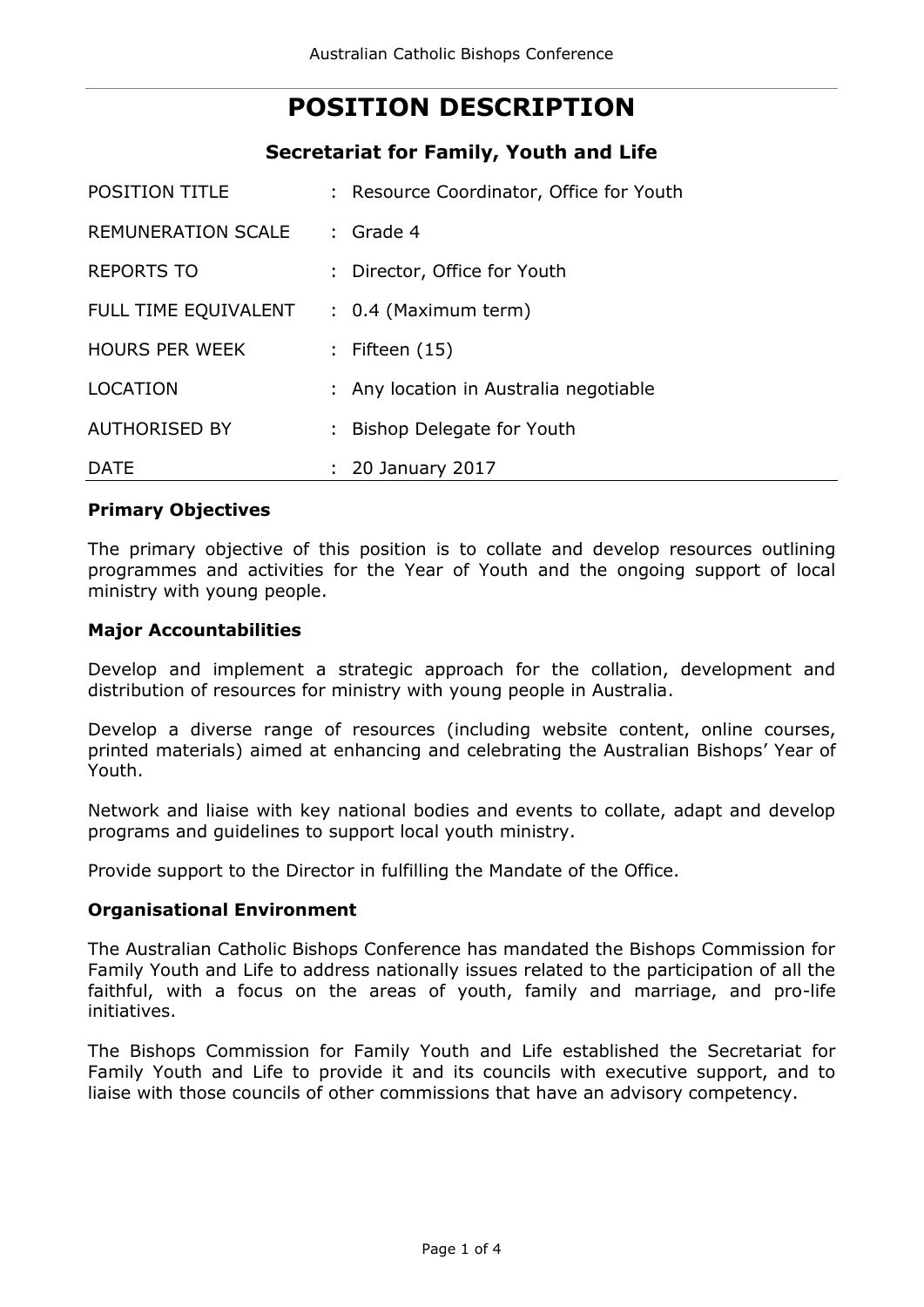The Office for Youth has the responsibility of undertaking high level projects defined by the Bishops Commission for Family Youth and Life to promote the faith development and full participation of young people in the life of the Catholic Church in Australia through supporting the effective operation of youth ministry, networking youth ministry across the sectors of the Church and supporting the organisation of key national and local youth events.

The Resource Coordinator is responsible for working within the Mandate of the Office for Youth with a focus on the development of resources to support local engagement in the Year of Youth and ministry with young people.

## **Risk and Work Health and Safety**

Observe safe work practices in accordance with training and instruction given and report any risk to your immediate supervisor. Risks arising in the workplace may be financial, site, task or person specific or related to safety.

Comply with ACBC corporate work health and safety practices.

Identify, report and where appropriate, action risks/hazards in order to eliminate or mitigate against the risk recurring.

Participate in the consultative processes provided by the organisation.

#### **Key Communications**

The Director: providing regular reports and updates on the status of resource development and projects.

Australian Youth Ministry Networks: regularly liaise with a variety of youth ministry networks across Australia.

#### **Accountability (Independence and Influence)**

The Resource Officer will make decisions about the day-to-day project work within established mandates, policies and procedures.

The Resource Officer will consult with the Director before making decisions about project work that are outside established mandates, policies and procedures.

The Resource Officer will refer to the Director decisions that fall outside of the competency of the position.

#### **Job Environment**

This position involves the performance of non-repetitive tasks governed by established procedures, specific guidelines and standard instructions.

#### **Reasoning**

The Resource Officer is required to apply existing procedures and guidelines to understand and discriminate between alternative courses of actions. Guidance from the Director, Office for Youth is available to make decisions.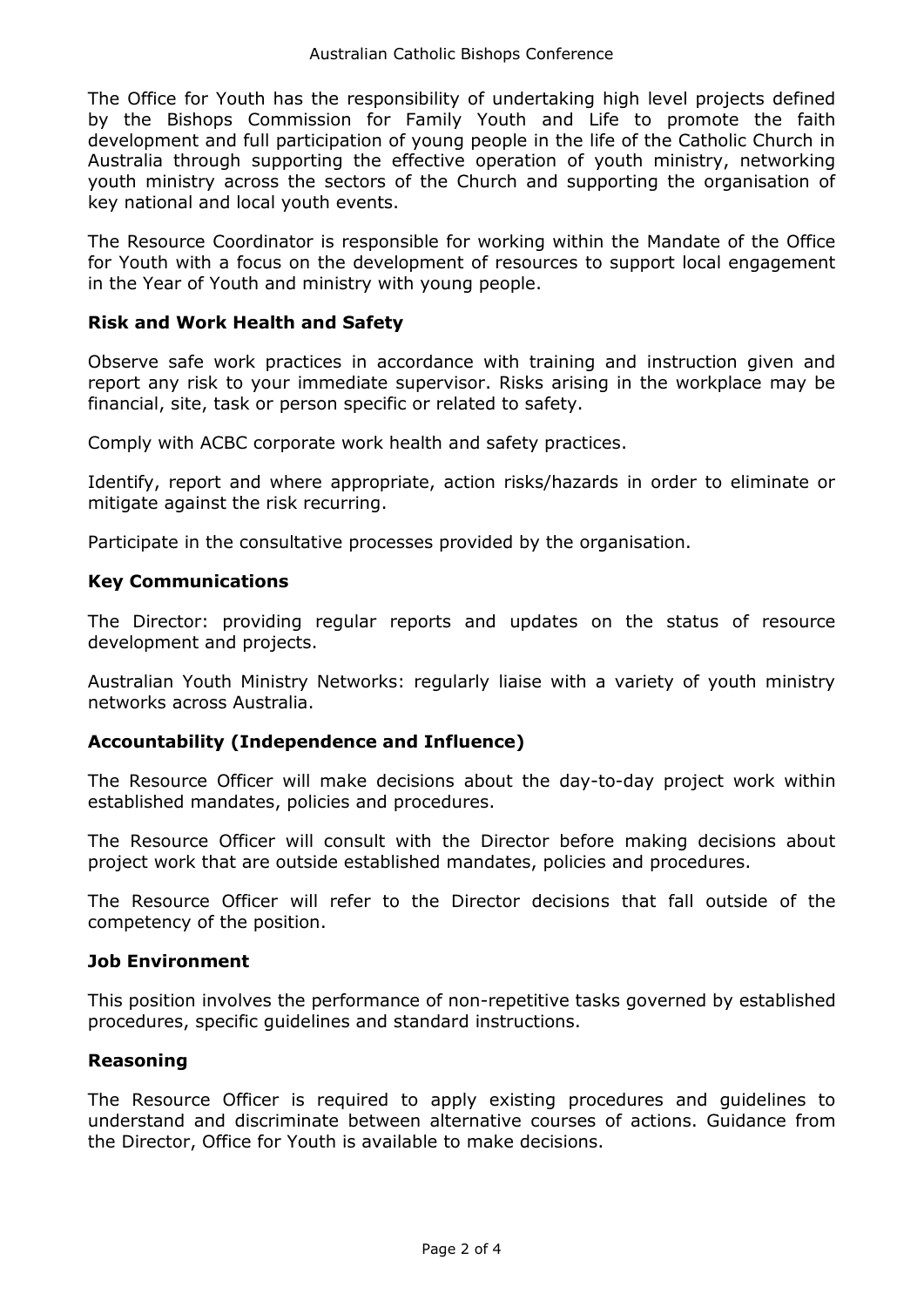# **Challenges**

Strategically planning and prioritising the development of resources

Managing limited time constraints of the role and the demand for youth ministry guidelines and resources

Ensuring resources are adequately researched, reviewed and approved

#### **Knowledge, Skills and Experience**

An understanding of and a commitment to promote the principles of Catholic Social Teaching and Gospel values within the workplace

Demonstrated experience of at least five (5) years in coordination and management of youth ministry, with resource writing and development experience

Tertiary qualifications in Social Sciences or a related discipline or equivalent experience

Demonstrated experience in working collaboratively with Catholic organisations in promoting the faith development of young people and their full participation in the life of the Church

Excellent written and oral communication, liaison, negotiation and organisation skills, including an ability to relate effectively to young people

An excellent knowledge in the use of personal computers, Microsoft Windows operating systems, Microsoft Office applications and in social media

#### **Position Impact**

The role does not have responsibility for other employees or any budget allocation.